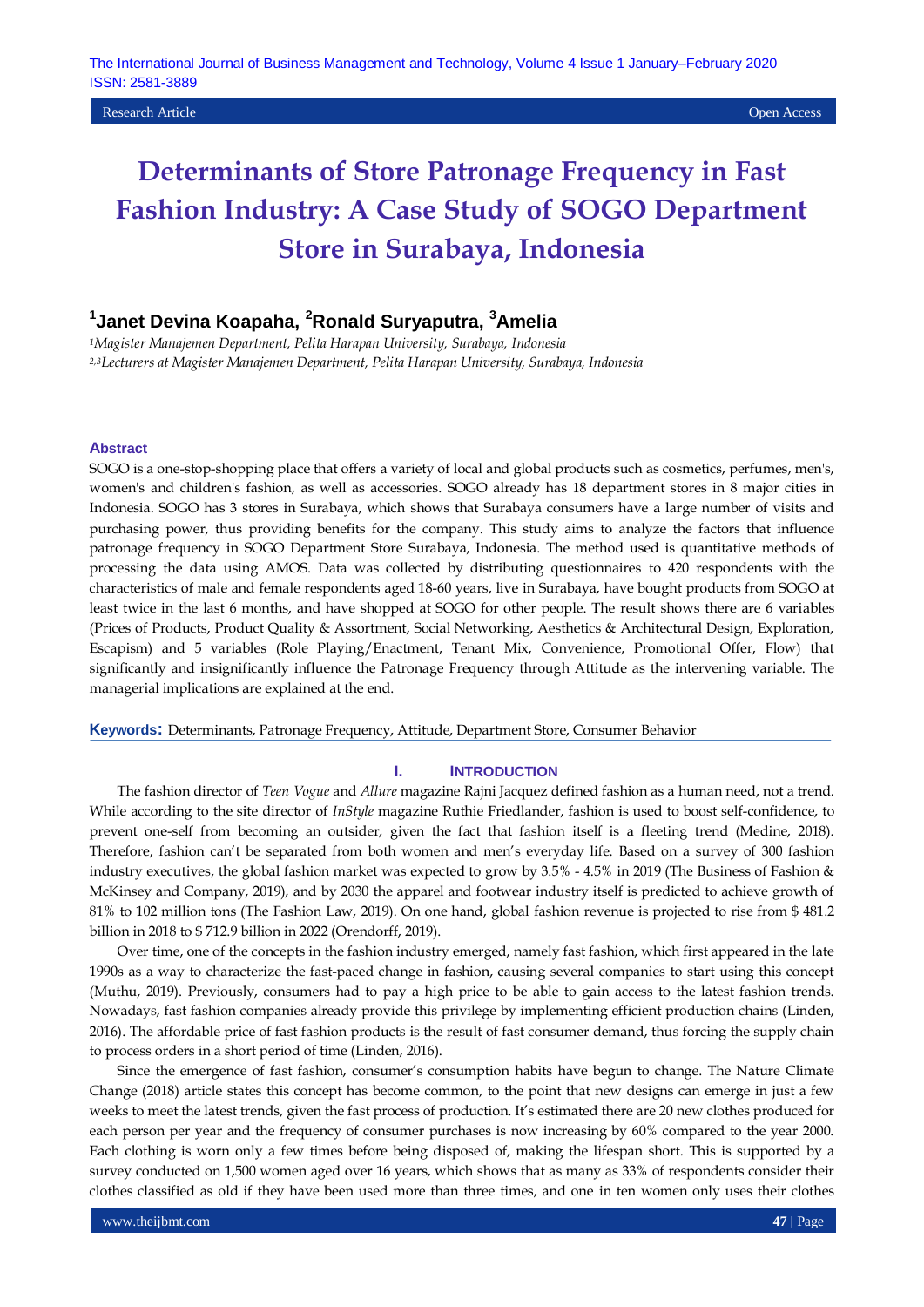three times before put it at the very bottom of the cupboard (Barnardos, 2015). Rapid growth occurred in the fast fashion industry. A study shows that this industry has grown by more than 21% over the past 3 years, compared to the growth of the luxury fashion industry which is classified as mediocre (Gilliland, 2019). Other research conducted by Euromonitor International even states that the fast fashion industry is growing faster than the apparel and footwear industry in general (Palumbo, 2018).

In Indonesia, the fashion industry is growing. Fashion has an important role in the national economy and is the second largest contributor after culinary in the creative economy sector of Rp. 166 billion of Gross Domestic Product (GDP). Internationally, fashion is also the biggest contributor to the creative economy's export performance of 54.5%, with a value of US \$ 10.9 million (CNBC Indonesia, 2019). This shows Indonesian consumers have large interest on fashion itself.

Competition in the Indonesian fashion industry is quite fierce, given the existence of global retail brands that operate in the country. PT Mitra Adi Perkasa Tbk (MAP) is a well-known retail company in Indonesia, which houses a variety of global retailers including fast fashion retail. The company was founded in 1995, has operations in 71 cities, and has more than 2,300 retail stores throughout Indonesia. Some well-known brands under the auspices of MAP are Starbucks, Zara, Marks & Spencer, SOGO, SEIBU, Oshkosh B'Gosh, Reebok, and many more. (MAP, 2019).

SOGO is a retail department store that was first established in 1830 in Osaka, Japan. In 2016, department stores were judged to be losing their appeal in Japan, and this also affected SOGO's performance. According to the Japan Department Stores Association, national department stores sales performance declined to ¥ 6.17 trillion in 2015, compared to 2000 which amounted to ¥ 8.82 trillion. Takafumi Sakata as Professor at Chukyo University also added that in order to survive, department stores must differentiate themselves from shopping malls and other online stores in terms of marketing, human resources, or original products (Aoki, 2016).

In contrast to its performance in Japan, SOGO Department Store overall has a good performance in Indonesia. It was first opened in Jakarta in 1990, and is one of the one-stop shopping destinations offering a variety of local and global products such as cosmetics, perfumes, men's, women's and children's fashion, as well as accessories. At present, SOGO already has 18 department stores in 8 major cities in Indonesia (SOGO, 2019). The rise of online shopping trends also occurs in Indonesia, causing shopping centers to be not as crowded as they used to be. Even though this is a threat to offline stores, SOGO experiences no difficulty operating in Indonesia. CEO of SOGO Indonesia Sherry Sjiamsuri stated SOGO's 29th birthday in 2019 proved the Indonesian retail sector still has good sales performance (Kontan, 2019).

In Surabaya, there are 3 SOGO stores, each of them located in Tunjungan Plaza 4, Galaxy Mall, and Pakuwon Mall. The existence of 3 stores indicates Surabaya consumers have a large number of visits and purchasing power, thus providing benefits for the company. The competition came from the online store sector, where according to Google's research, Surabaya consumers shopped online the most, beating Medan and Jakarta consumers (Tempo.co, 2017). Therefore, it is important to know how SOGO manages to compete with online stores in Surabaya.

This research attempted to study the influence of Aesthetics & Architectural Design, Escapism, Exploration, Flow, Tenant Mix, Role Playing/Enactment, Convenience, Social Networking, Product Quality & Assortment, Prices of Products, and Promotional Offer on Patronage Frequency through Attitude as the intervening variable in SOGO Department Store Surabaya, Indonesia. This research was conducted based on a research gap from previous studies that examined about mall shoppers which were both studied in Nigeria. The results of research conducted by Idoko (2017) states that escapism has an influence on consumer mall attitude. While the research of Idoko et al. (2019) shows different result, where escapism has no significant effect on consumer mall attitude.

### **II. LITERATURE REVIEW**

### **II.1 Patronage Frequency**

Patronage frequency or visiting pattern is consumer behaviors such as the number of store visits, the amount of time spent at stores, and the number of stores visited (Millan & Howard, 2007). East (1997) identified patronage intention as consumers' switching behavior and satisfied consumer behavior seen from their behavior that always visits the company. It is an overall measurement which captures the possibility and desire to shop, purchase, and recommend the company to other people (Grewal et al., 2003). Customer patronage intention is a combination of attitude, normative belief, and motivation towards buying attitude (Fishbein & Ajzen, 1975). It's interpreted as individual's decision to revisit the same place or service provider (Hellier et al., 2003).

### **II.2 Aesthetics & Architectural Design**

Architecture is the design process includes planning, designing, creating, erecting, constructing, and executing of various types of spaces which are functionally efficient, economical, and aesthetically pleasing (Vinchu et al, 2017). This aspect of aesthetic involves feelings and emotion. Hill (1999) defined aesthetic related to architecture as one's experience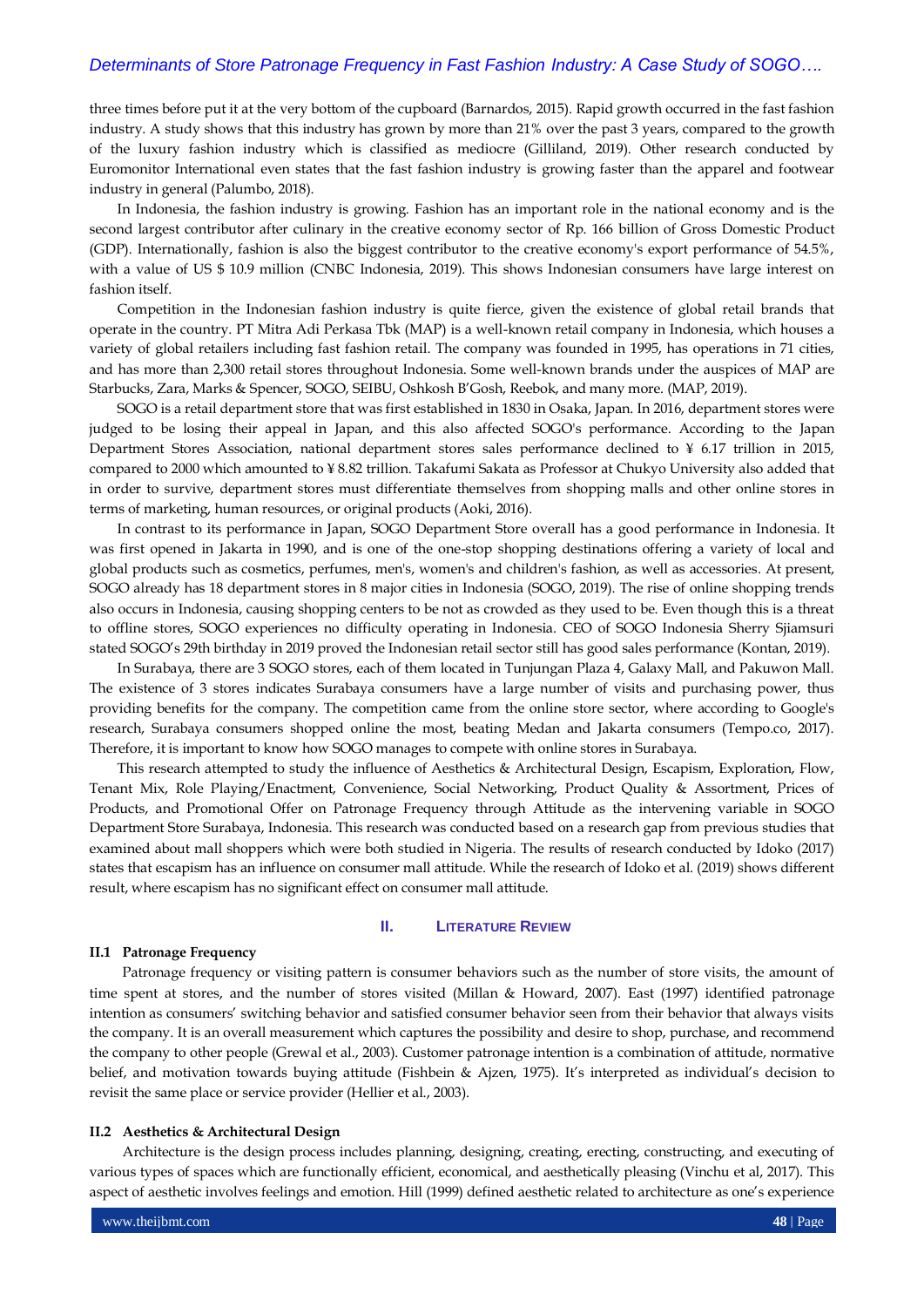about places, and perceived emotions as a result of interaction between humans and space. Olanusi et al. (2015) stated that high quality architecture is a corporate identity, meaning guests or consumers got their first impression from the building architecture. The aspect of aesthetic design does not only consist of functional and construction factors, but also of certain things like how the design itself is captured by human senses (Cheung, 1997). Hence, the hypothesis for this variable will be as follows:

H1: Aesthetics & Architectural Design has a significant influence on Attitude of SOGO Department Store's consumers in Surabaya

### **II.3 Escapism**

Young et al. (2017) defined escapism as activities carried out to distract one-self from problems experienced in real life. Escapism is interpreted as a psychological state where an individual gets really immersed in an activity (Mathwick & Rigdon, 2004). Huizinga (1955) stated that escapism is an aspect of playfulness which allows consumers to temporarily 'escape from everything' and to pretend. Escapism refers to an individual's way to get lost in certain activities to avoid self-evaluation (Baumeister, 1990). Hence, the hypothesis for this variable will be as follows:

H2: Escapism has a significant influence on Attitude of SOGO Department Store's consumers in Surabaya

### **II.4 Exploration**

Exploration or variety seeking shows that in general, individuals prefer to have experiences which can satisfy their desire for variety, novelty, change, and complexity (Cheng et al., 2012). This exploration behavior is an individual's tendency to seek diversity of choices of goods or services from time to time (Kahn et al., 1986) to maintain optimal level of stimulation. The search for new things helps consumers to achieve the optimal level of sensation, which can be seen in each person's character, thus showing the difference in variety seeking at the individual level (Legoherel et al., 2016). Exploration is a behavior where consumers are extrinsically motivated to explore various brands in product markets, and also intrinsically motivated to find alternative brands for learning purposes (Teunter, 2002). Hence, the hypothesis for this variable will be as follows:

H3: Exploration has a significant influence on Attitude of SOGO Department Store's consumers in Surabaya

### **II.5 Flow**

According to To & Sung (2015), flow is a holistic sensation experienced by individuals when totally immersed in something. Bloch et al. (1994) describes flow as a pleasantly fun situation, associated with losing track of time. Csikszentmihalyi (1990) believes that flow is a state where individuals get really immersed in activities, making other activities become meaningless. When individuals are in the state of flow, individuals fail to pay attention to time and will overlook other activities (Congwen et al., 2010). Flow is also similar to absorption, which is defined as the state of an individual who has full concentration and is happy to do something, where time goes very fast and that individual has difficulty to escape from that situation (Schaufeli & Bakker, 2004). Hence, the hypothesis for this variable will be as follows:

H4: Flow has a significant influence on Attitude of SOGO Department Store's consumers in Surabaya

#### **II.6 Tenant Mix**

Tenant mix is a variety of brands that rent paces at a company. The term tenant mix refers to combination of variety of factors, includes space proportion or numbers of unit occupied by various retails, as well as relative tenant placements at stores (Kirkup & Rafiq, 1994). Tenant mix can be identified as relationship between percentage of store area occupied by various brands at stores (Dawson, 1983). A good tenant mix means having various brands work together to improve store's performance, and also means that each of brand experiences success to run their businesses individually (Greenspan, 1987). A good selection and allocation of places has the potential to determine consumers' footsteps (Teller et al., 2008) and to be a one-stop shopping place (Sternquist, 2007), especially for consumers who seek variation. Hence, the hypothesis for this variable will be as follows:

H5: Tenant Mix has a significant influence on Attitude of SOGO Department Store's consumers in Surabaya

#### **II.7 Role Playing/Enactment**

Tuomela (1995) defined role playing or 'playing a role' as duties and rights accepted by individuals related to certain roles, and how individuals fulfill their social duties by using their rights. The term role is interpreted as an expected behavior from each individual within certain social groups (Montgomery, 1998). According to Jenkins (2004), social identity is not just a label, but also continuous process of interaction happens among individuals from the same group, and also among individuals from different groups. Ahmed et al. (2007) argues that the most carried out activities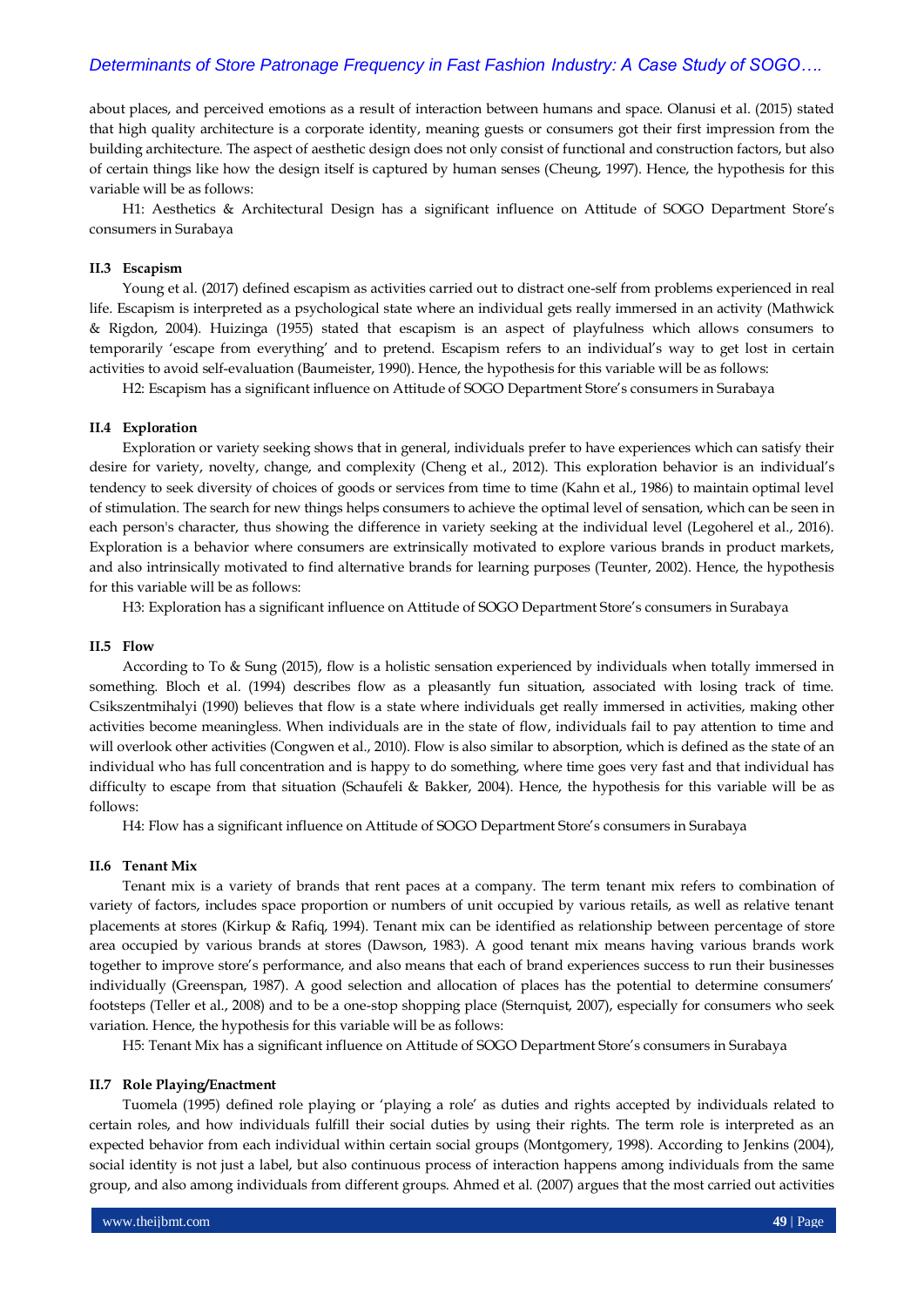are learned behaviors, as well as behaviors that are traditionally expected or accepted as part of a position or role in society, such as mothers, housewives, students, or husbands. Hence, the hypothesis for this variable will be as follows:

H6: Role Playing/Enactment has a significant influence on Attitude of SOGO Department Store's consumers in Surabaya

### **II.8 Convenience**

Convenience is interpreted as specific attributes needed to make an activity more comfortable (Reimers & Clulow, 2009). Convenience is described as resources such as time and efforts needed by consumers when shopping for products (Brown, 1990). According to El-Adly & Eid (2015), convenience is anything that does not take consumers' time and efforts. Convenience can also be identified as utility coming from store's ability to provide chance for consumers to do various shopping activities with minimum time and efforts (El-Adly & Eid, 2015). Store convenience refers to places that have all attributes which can minimize time and efforts needed by consumers when visiting the stores (Reimers, 2013). Another definition of store or retail convenience is the cost of time and money spent by consumers, associated with shopping activities in retail environment (Seiders et al., 2000). Hence, the hypothesis for this variable will be as follows:

H7: Convenience has a significant influence on Attitude of SOGO Department Store's consumers in Surabaya

#### **II.9 Social Networking**

Social networking is a state where consumers need places to interact each other freely without paying attention to genders (Idoko, 2017). Social influence refers to action, feelings, thoughts, attitude or change in individual behavior through interaction with other individuals or groups (Rana et al., 2015). In its relationship with social interaction, Carù & Cova (2006) explained that consumers can't really experience a great consumption activity without sharing it with other people. Social interaction is defined as a form of externality in which reference group actions influence individual preferences (Scheinkman, 2008). According to some observations, a lot of consumers do not shop alone, thus friends, family, and other groups have strong influence on consumer buying decision (Rana et al., 2015). Hence, the hypothesis for this variable will be as follows:

H8: Social Networking has a significant influence on Attitude of SOGO Department Store's consumers in Surabaya

#### **II.10 Product Quality & Assortment**

According to Kotler & Armstrong (2018), product quality is a characteristic of product or service depends on its ability to satisfy consumers' needs. In general, product quality can be defined as the ability of a product or service to fulfill or exceed consumers' expectation (Waters &Waters, 2008). Product quality is consumers' perception towards the overall quality or excellence of a product or service, related to its intended purpose, relative to alternatives (Aaker, 1991). Quality is something used to measure the extent to which a product successfully fulfills its functions with consumers (Kahn et al., 2002). Assortment is a set of market product which includes substitution products, complementary products, as well as independent products to consume (Betancourt & Gautschi, 1990). Product assortment refers to the availability of variety of products offered by companies to be owned or consumed by consumers (Kotler & Keller, 2016). Hence, the hypothesis for this variable will be as follows:

H9: Product Quality & Assortment has a significant influence on Attitude of SOGO Department Store's consumers in Surabaya

#### **II.11 Prices of Product**

Prices of product is the amount of money that must be paid by consumers to get products or services (Kotler & Armstrong, 2018) or the amount of money that needs to be traded for the benefit of owning or using products or services (Bearden et al., 2004). Another similar definition by Zeithaml (1988) is price can be interpreted as an attribute to sacrifice in order to obtain certain products or services. Perceived price is a perception representative or consumers' subjective perception of a product's objective price (Jacoby & Olson, 1977). According to Peter & Olson (2000), price perception is related to how price information being fully understood by consumers, and how it gives meaning to consumers. Hence, the hypothesis for this variable will be as follows:

H10: Prices of Product has a significant influence on Attitude of SOGO Department Store's consumers in Surabaya

### **II.12 Promotional Offer**

Promotional offer or sales promotion is defined as a set of incentive tools, mostly short-term, designed to stimulate the consumers' purchase activity of certain products or services to become faster and bigger (Kotler & Keller, 2012). Sales promotion is a short-term incentive to trigger buying or selling transaction of products or services (Kotler & Armstrong, 2018). Totten & Block (1994) refers to sales promotion as any activity carried out by producers to encourage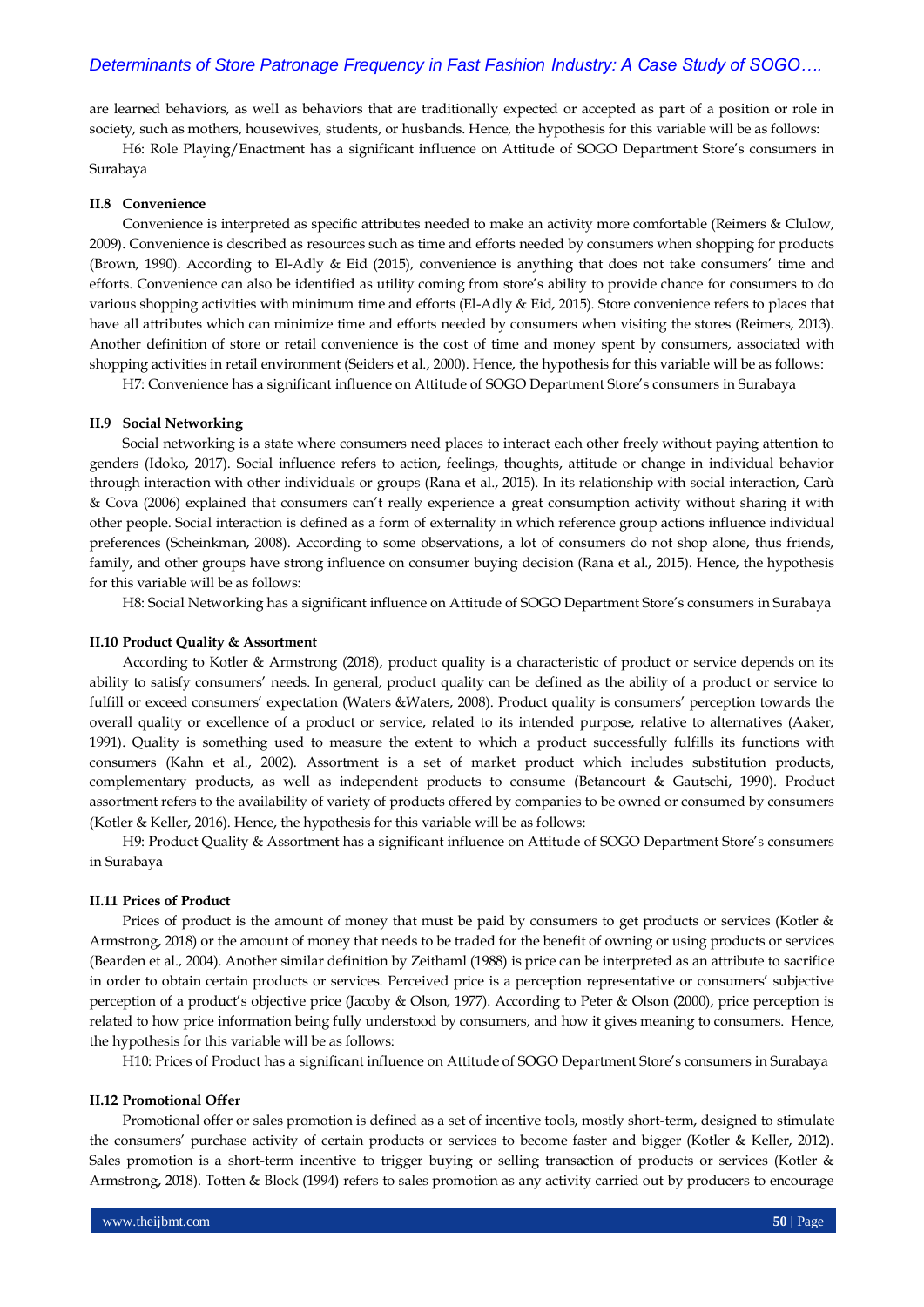faster and bigger transaction, and to influence consumers to buy products. It's also described as a set of marketing techniques designed within strategic marketing framework for extra value-added to products or services above normal offers, to achieve certain sales and marketing goals (Brassington & Pettitt, 2000). It's a deliberate effort done by marketer to give proper information in a suitable manner to get expected response from consumers (Zalloco et al., 2008). Hence, the hypothesis for this variable will be as follows:

H11: Promotional Offer has a significant influence on Attitude of SOGO Department Store's consumers in Surabaya

### **II.13 Attitude**

Kotler (2000) defined attitude as self-evaluation, inherent emotional feeling, as well as the behavior tendencies towards certain objects and ideas of an individual. Attitude is evaluation of psychological objects assessed through dimensions such as good-bad, dangerous-beneficial, pleasant-unpleasant, and liked-disliked (Ajzen, 2001). Attitude can be interpreted as knowledge and positive or negative emotions towards an object and activity (Pride & Ferrell, 1991). According to Taylor & Todd (1995), attitude toward a behavior refers to the extent to which individuals have favorable or unfavorable evaluation, or assessment of action that must be done. Attitude toward a behavior is positive or negative evaluation towards relevant behavior which comprised of individual's strong behavior regarding the consequences of doing something (Kim & Karpova, 2010). Hence, the hypothesis for this variable will be as follows:

H12: Attitude has a significant influence on Patronage Frequency of SOGO Department Store in Surabaya

#### **II.14 Research Framework**

The research framework of this research as depicted in Figure 1.



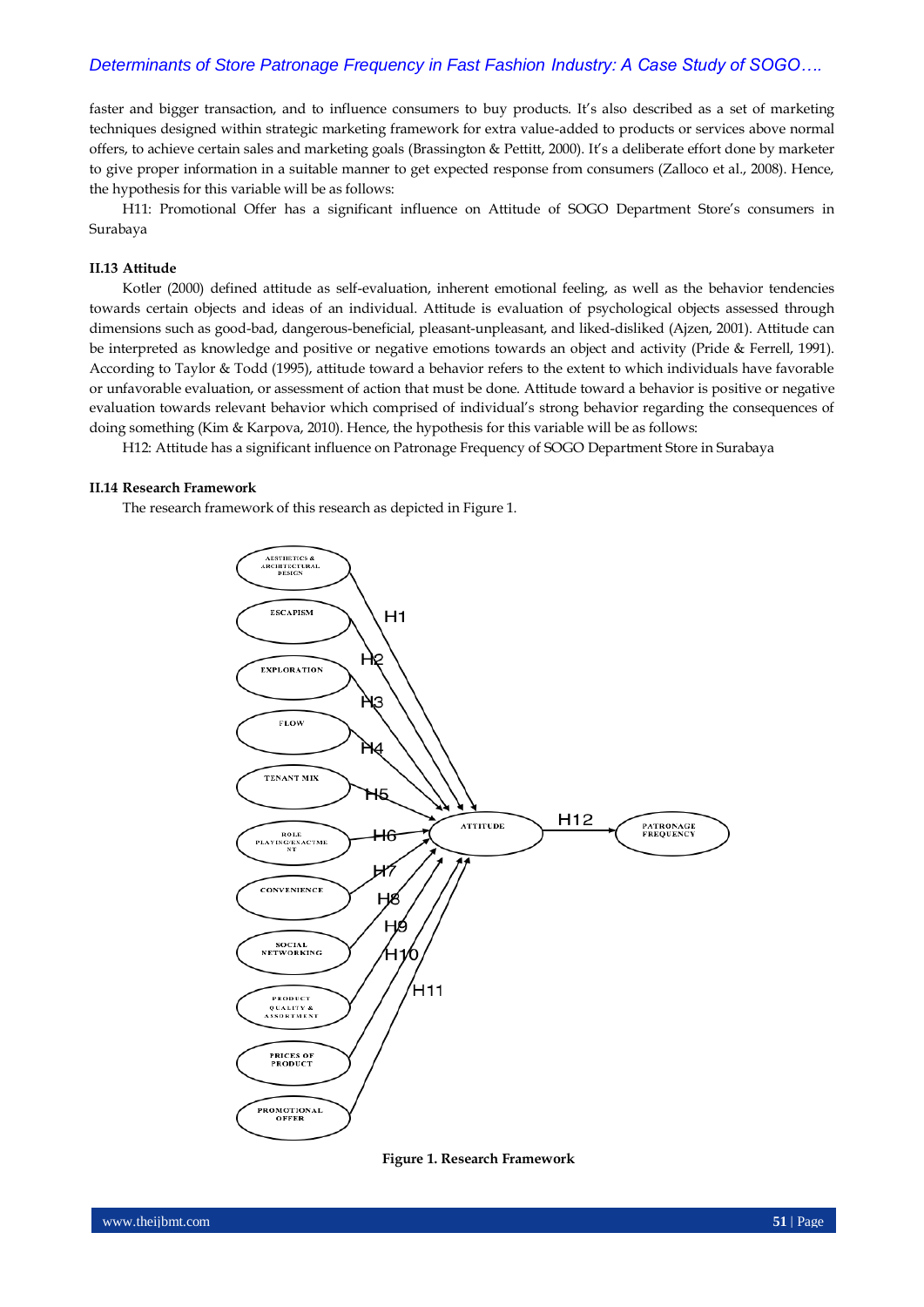This research consists of 13 variables which are Aesthetics & Architectural Design, Escapism, Exploration, Flow, Tenant Mix, Role Playing/Enactment, Convenience, Social Networking, Product Quality & Assortment, Prices of Products, and Promotional Offer as exogenous variables, as well as Attitude and Patronage Frequency as endogenous variables.

### **III. RESEARCH METHODOLOGY**

This research was conducted in Surabaya, Indonesia, with the SOGO Department Store as the object and its consumers as the population. Data was collected by distributing questionnaires to 420 respondents with the characteristics of male and female respondents aged 18-60 years, live in Surabaya, have bought products from SOGO at least twice in the last 6 months, and have shopped at SOGO for other people. The method used in this study can process the simultaneous analysis associated with the multi-variable research model which is Structural Equation Model (SEM) using AMOS 20.0 software. Snowball sampling technique was used to choose respondents who could fill out and help distributing the questionnaires. The first part of questionnaire consists of questions used to obtain general information about respondents to ensure the suitability of respondents with sample characteristics. And the second part of questionnaire consists of questions used to obtain research data regarding the influence of Aesthetics & Architectural Design, Escapism, Exploration, Flow, Tenant Mix, Role Playing/Enactment, Convenience, Social Networking, Product Quality & Assortment, Prices of Products, and Promotional Offer towards Patronage Frequency of SOGO Department Store Surabaya with Attitude as intervening variable. Likert scale from scale 1-5 was used to formulate the questionnaire, where the answer choices are provided at intervals from 1 = Strongly Disagree, 2 = Disagree, 3 = Neutral,  $4 = \text{Agree}$ , and  $5 = \text{Strongly Age}$ .

### **IV. RESULTS AND DISCUSSION**

#### **IV.1 Profile of Respondents**

450 questionnaires were distributed, but only 420 were returned and could be processed. 17 were not returned and 13 were not filled out completely. The result shows that the respondents consist of 342 or 81.4% of women and 78 or 18.6% of men. The majority of respondents who visit and shop at SOGO were women. The respondents were also classified by age, and those who filled out the questionnaires comprised of 238 or 56.7% aged 18-35 years, 149 or 35.5% aged 35-50, and 33 or 7.9% aged 51-60 years. All of the respondents live in Surabaya, have bought products from SOGO at least twice in the last 6 months, and have shopped at SOGO for other people.

### **IV.2 Reliability Test**

| Variabel                                   | (2std.loading) | $(\Sigma \text{std.loading})^2$ |       | Construct<br>Reliability |  |
|--------------------------------------------|----------------|---------------------------------|-------|--------------------------|--|
| Aesthetics<br>&<br>Architectural<br>Design | 1,703          | 2,900                           | 1,117 | 0,722                    |  |
| Escapism                                   | 1,753          | 3,073                           | 1,247 | 0,711                    |  |
| Exploration                                | 2,467          | 6,086                           | 2,457 | 0,712                    |  |
| Flow                                       | 1,885          | 3,553                           | 1,146 | 0,756                    |  |
| <b>Tenant Mix</b>                          | 2,071          | 4,289<br>0,929                  |       | 0,822                    |  |
| Role Enactment/Playing                     | 1,969          | 3,877                           | 1,498 | 0,721                    |  |
| Convenience                                | 2,556          | 6,533                           | 1,952 | 0,769                    |  |
| Social Networking                          | 1,941          | 3,767<br>1,399                  |       | 0,729                    |  |
| Product Assortment and<br>Quality          | 1,824          | 3,327                           | 1,268 | 0,724                    |  |
| <b>Prices of Products</b>                  | 1,953          | 3,914                           | 1,332 | 0,741                    |  |
| Promotional Offer                          | 1,995          | 3,980                           | 1,394 |                          |  |
| Attitude                                   | 1,968          | 3,873                           | 1,498 | 0,721                    |  |
| Patronage Frequency                        | 2,084          | 4,343                           | 1,311 | 0,768                    |  |

According to Hair et al. (1998), the composite reliability value should exceed 0.7 to be accepted. Therefore, all of variables used in this research are reliable.

#### **Table 1. Construct Reliability**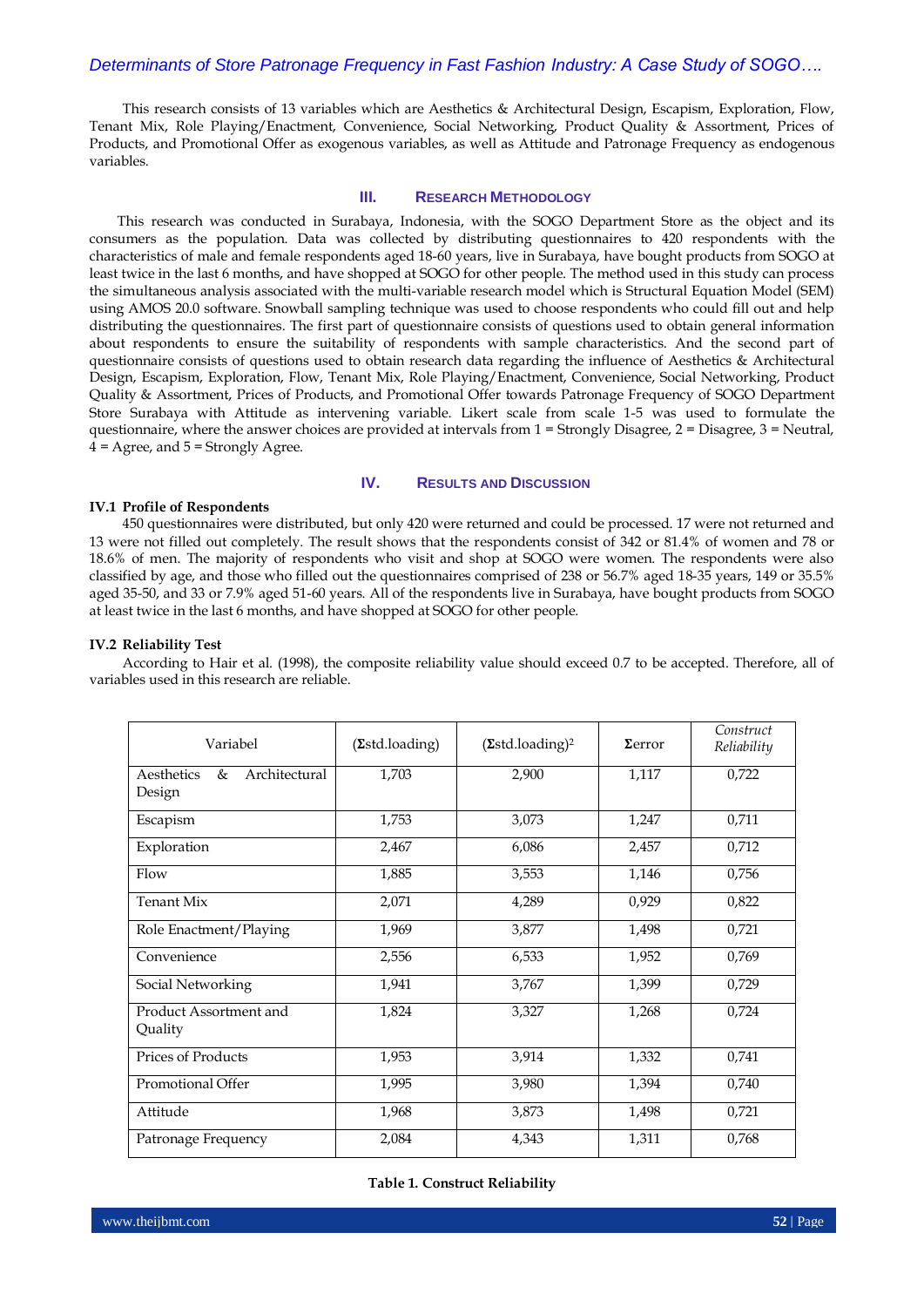### **4.3 Structural Equation Modelling (SEM)**

The results of the measurement model on AMOS 20 shown below have RMSEA = 0.048, CMIN / DF = 1.954, and there are no indicators with standard loading <0.5. Therefore, this model is suitable to be a measurement model for this research.



**Figure 2. Full Structural Equation Model (SEM)**

### **IV.3 Hypotheses Testing**

Hypotheses testing was done by looking at the C.R value for each coefficient. C.R value is significant if ≥2, which means the hypothesis can be accepted. If the value of C.R <2 then it is not significant and the hypothesis is rejected.

|          |              |                                                | Estimate | S.E. | C.R.  | P    | Analysis        |
|----------|--------------|------------------------------------------------|----------|------|-------|------|-----------------|
| Attitude | $\leftarrow$ | Aesthetics &<br>Architectural<br>Design (H1)   | ,257     | ,108 | 2,388 | ,017 | Significant     |
| Attitude | <---         | Escapism (H2)                                  | ,211     | ,095 | 2,218 | ,027 | Significant     |
| Attitude | <----        | Exploration (H3)                               | ,211     | ,092 | 2,284 | ,022 | Significant     |
| Attitude |              | $\leftarrow$ Flow (H4)                         | ,004     | ,071 | ,059  | ,953 | Not Significant |
| Attitude |              | $\leftarrow$ Tenant Mix (H5)                   | ,026     | ,055 | ,478  | .633 | Not Significant |
| Attitude | <---         | Role<br>Playing/Enactment<br>(H <sub>6</sub> ) | ,025     | ,050 | ,504  | .614 | Not Significant |
| Attitude | <---         | Convenience (H7)                               | ,020     | .053 | .379  | ,704 | Not Significant |
| Attitude | $\leftarrow$ | Social Networking<br>(H8)                      | ,121     | ,046 | 2,656 | ,008 | Significant     |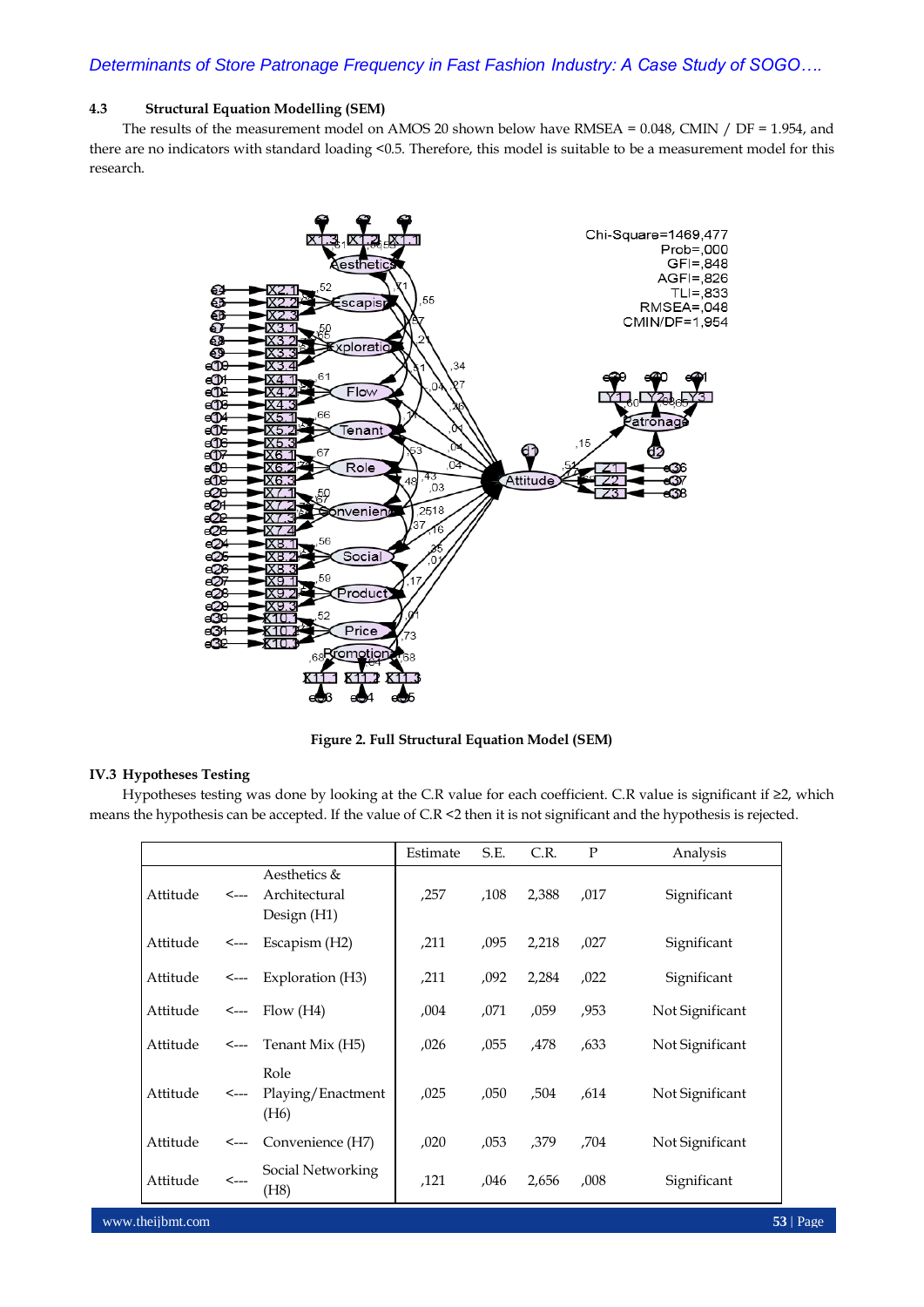| Attitude               | $\leftarrow$ | Product Quality &<br>Assortment (H9) | ,150 | .056 | 2.672 | ,008 | Significant     |
|------------------------|--------------|--------------------------------------|------|------|-------|------|-----------------|
| Attitude               | $\leftarrow$ | Prices of Product<br>(H10)           | ,229 | .070 | 3.254 | .001 | Significant     |
| Attitude               | <---         | Promotional Offer<br>(H11)           | .007 | ,067 | .103  | .918 | Not Significant |
| Patronage<br>Frequency | <---         | Attitude (H12)                       | .172 | .073 | 2.362 | ,018 | Significant     |

### **Table 2. Evaluation of Structural Model Coefficients**

The result shows that there are 7 significant variables as shown on table, which means H1, H2, H3, H8, H9, H10, and H12 were accepted. The rest of hypotheses (H4, H5, H6, H7, H11) were not accepted. The Prices of Product variable has the highest C.R value which is 3.254, which means this is the most important variable in this research. SOGO's target market is middle to upper income consumers, which can be seen from the prices of product as well as the tenants inside. Surabaya residents are known for their expensive lifestyle. The brands quality and reputation make consumers perceive that the prices are worth the money spent to obtain the products. Product Quality & Assortment has the second highest C.R value which is 2.672. A lot of consumers prioritize diversity and quality when it comes to choosing or buying products. Competitors also sell products similar to SOGO, but SOGO is known as a store that has a variety of products and quality. There is a slogan "there is price, there is quality", and this is found in products sold by SOGO, as evidenced by the large number of consumer visits to the stores even though its products are more expensive than competitors' products. Social Networking has the third highest C.R value which is 2.656. Consumers are satisfied with SOGO because it doesn't make consumers feel alone when shopping at their stores. The existence of get-together culture in Indonesia allows SOGO to be one of the objects to implement this, which can be shown through how consumers enjoy the crowded atmosphere at the store, or how consumers love to discuss SOGO with others. The next variable is Aesthetics & Architectural Design that has C.R value of 2.388*.* Surabaya consumers' expensive lifestyle influences their behavior to visit aesthetically designed places. Identical to its image, SOGO has a beautiful store design. Aesthetic beauty can be found in places like SOGO stores. Exploration has the fifth highest C.R value which is 2.284. Consumers consider SOGO stores and its products to be fun things to explore. Even though SOGO has offline competitors that sell similar products, it doesn't lessen consumer interest towards the stores. The last significant variable is Escapism with C.R value of 2.218. Significant results can be caused by consumers' desire to relieve fatigue from their daily activities. Dense work puts pressure and stress on consumers. The large number of products sold and the aesthetic beauty of SOGO can help to entertain consumers who want to escape their reality of life.

Role Playing/Enactment is the first insignificant variable that has C.R value of 0.504. This can be caused by consumers who prefer to shop at SOGO for themselves. Competition can also come from online stores. Sometimes, consumers are faced with circumstances of being far from relatives. Shopping for others through an online store allows consumers to easily send the products directly to relatives. Next is Tenant Mix with C.R value of 0.478. Even though SOGO's tenants already provide products that consumers are looking for, but the variation of tenants is considered not enough and interesting much. The competition coming from offline competitors is not very threatening, but the fierce competition is deemed coming from online stores. For instance, Zalora, which has a large number of local and international tenants. Zalora even has high-class tenants such as Mango, Gap, and Forever 21, making Zalora a better one-stop shopping choice than offline stores in this case SOGO. Convenience has the third highest C.R value in the group of insignificant variables which is 0.379. SOGO is located and has similar products as its competitors. Both SOGO and its competitor such as Centro are located in malls, and operate in fashion sector. It can also more convenience for consumers to shop online since consumers don't have to go to the stores to explore and buy products. Promotional Offer has the second lowest C.R value which is 0.103. This can be influenced by consumers' perception that SOGO products have premium quality, therefore consumers will continue to shop even though the prices are normal. Too many discounts and promos will also decrease SOGO's premium image. Therefore, consumers can look for promotional offers at SOGO competitor stores. Variable that has the lowest C.R value is Flow, which is 0.059. This could be due to SOGO is located in malls, making consumers prefer to spend more time exploring other places in the mall. It means the flow state itself is likely to be more achieved inside the mall itself, not only inside of SOGO stores. Competition does not only come from fellow offline stores but also from online stores. A study of online flow shows that the state of flow influences consumer attitudes related to the website or online retailer (Ceribeli et al., 2017). The reason why is the existence of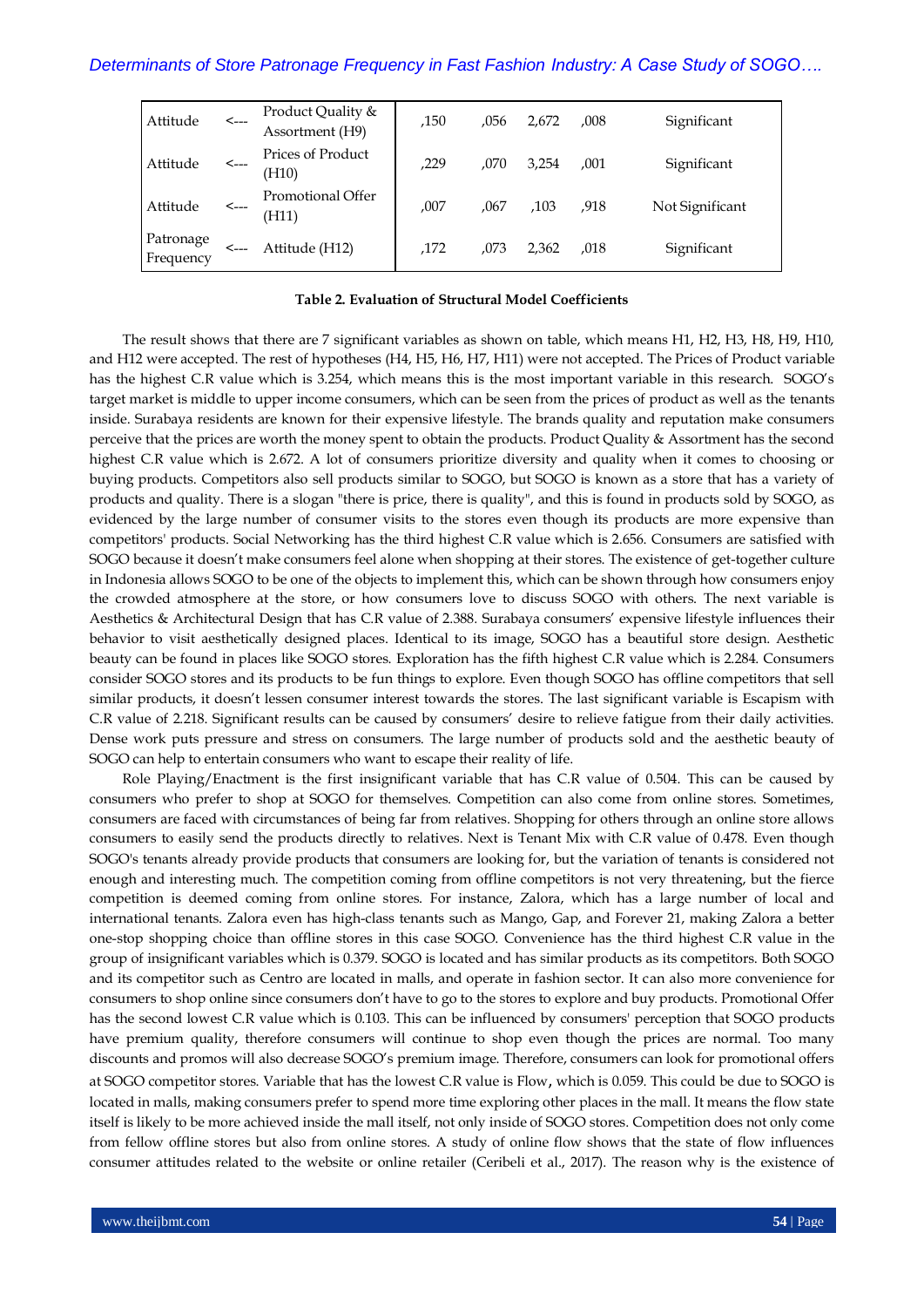increasingly internet-based lifestyle. Internet addiction is likely to make consumers lose track of time when visiting online stores.

### **V. CONCLUSION AND RECOMMENDATION**

The result of this study shows that Prices of Products, Product Quality & Assortment, Social Networking, Aesthetics & Architectural Design, Exploration, and Escapism have significant influence on Patronage Frequency through Attitude as intervening variable. The rest of variables (Role Playing/Enactment, Tenant Mix, Convenience, Promotional Offer, and Flow) have no significant influence on Patronage Frequency through Attitude as intervening variable.

### **V.1 Managerial Implications**

The managerial implications will be based on indicators used in the distributed questionnaires. The recommendations are explained starting from indicators that have the highest impact to the lowest impact for each variable.

| <b>Current Research</b>                                                                                                                              | <b>Managerial Implications</b>                                                                                                                                                                                                              |  |  |
|------------------------------------------------------------------------------------------------------------------------------------------------------|---------------------------------------------------------------------------------------------------------------------------------------------------------------------------------------------------------------------------------------------|--|--|
| Prices of Products is one of variables that<br>should be the focus in the process of<br>increasing Attitude variable.                                | It is recommended for SOGO to add more upper-class tenants such<br>as Lasenza, Victoria Secret, and Onitsuka Tiger which sell products<br>for consumer who are already satisfied with SOGO's prices of<br>product.                          |  |  |
|                                                                                                                                                      | It is recommended for SOGO not to give a lot of discounts for its<br>products to prevent the company from losing its premium image.                                                                                                         |  |  |
|                                                                                                                                                      | It is recommended for SOGO to be more selective in choosing tenants<br>to avoid consumers' perception that SOGO is the same like its<br>competitors for having the same tenants which sell similar products<br>at competitive prices.       |  |  |
| Product Quality & AssortmentPrices of<br>Products is one of variables that should<br>be the focus in the process of increasing<br>Attitude variable. | It is recommended for SOGO to add more upper-class tenants as<br>mentioned previously to distinguish the company form its<br>competitors.                                                                                                   |  |  |
|                                                                                                                                                      | It is recommended for SOGO to maintain the product quality by<br>establishing internal team specialized in doing quality control<br>towards the products before being displayed in stores.                                                  |  |  |
|                                                                                                                                                      | It is recommended for SOGO to add more products for consumers<br>with special needs, such as extra-large size for those who have plus<br>size bodies.                                                                                       |  |  |
| Social Networking is one of variables that<br>should be the focus in the process of<br>increasing Attitude variable.                                 | It is recommended for SOGO to make consumers feel as a part of<br>SOGO family by sending birthday wishes via Short Message Service<br>(SMS), Instant Messaging, or E-Mail, and also giving gifts to<br>consumers such as shopping vouchers. |  |  |
|                                                                                                                                                      | It is recommended for SOGO to hold beauty classes by inviting or<br>involving beauty influencers who have a lot of followers on social<br>media. Those followers will talk about the events resulting it to gain<br>a lot of audience.      |  |  |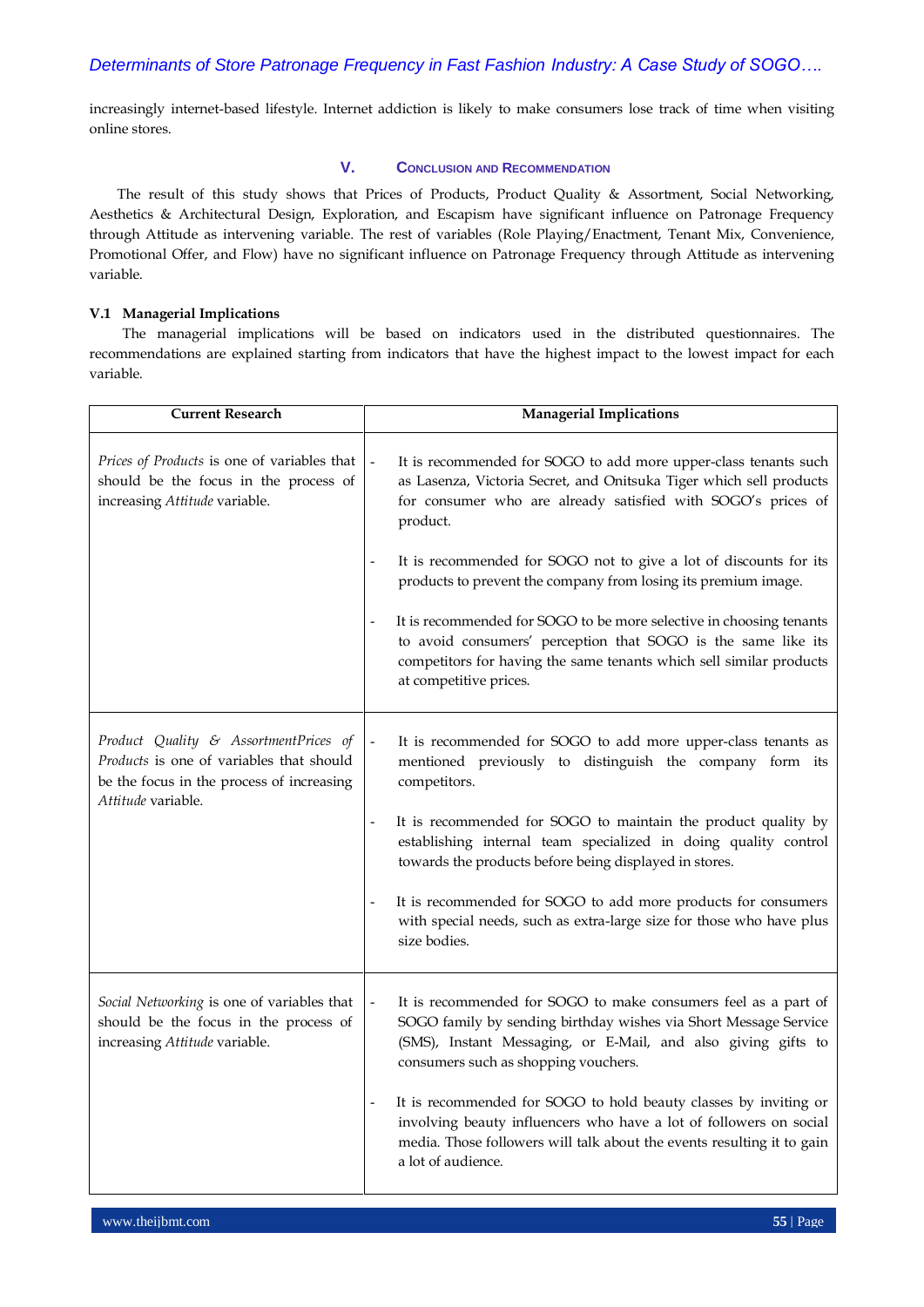|                                                                                                                                      |                   | It is recommended for SOGO to hold fashion show events, or fashion-<br>themed talk shows by inviting celebrities as the guests or speakers.                                                                                                                                                                                                                                                                                                                                                                                                                            |
|--------------------------------------------------------------------------------------------------------------------------------------|-------------------|------------------------------------------------------------------------------------------------------------------------------------------------------------------------------------------------------------------------------------------------------------------------------------------------------------------------------------------------------------------------------------------------------------------------------------------------------------------------------------------------------------------------------------------------------------------------|
| Aesthetics & Architectural Design is one of<br>variables that should be the focus in the<br>process of increasing Attitude variable. | $\qquad \qquad -$ | It is recommended for SOGO to change the cashiers color design to<br>gold, to give it a premium look.<br>It is recommended for SOGO to provide pictures of models wearing<br>clothes displayed on shelves to give consumers the product<br>visualization in their minds (how the products will look like if they<br>are worn on human bodies).<br>It is recommended for SOGO to arrange and organize the consumers<br>in-out concept to be like bazaar, so the consumers who visit the<br>stores can get past all tenants.                                             |
| Exploration is one of variables that<br>should be the focus in the process of<br>increasing Attitude variable.                       | $\qquad \qquad -$ | It is recommended for SOGO to provide electronic catalogue consists<br>of the latest fashion products, to inform the consumers about the<br>products and to help consumers explore the stores better.<br>It is recommended for SOGO to find more well-known tenants that<br>can't be found in SOGO's competitors.<br>It is recommended for SOGO to have internal team specialized in<br>filtering old products, to know whether they are still up-to-date with<br>the latest fashion trends or not.                                                                    |
| Escapism is one of variables that should<br>be the focus in the process of increasing<br>Attitude variable.                          | $\qquad \qquad -$ | It is recommended for SOGO to have coffee shop inside as an escape<br>place for consumers who are already tired of shopping and want to<br>relax while drinking coffee.<br>It is recommended for SOGO to add arcade game inside to fill<br>consumers' free time while exploring the store.<br>It is recommended for SOGO to provide aroma therapy inside, given<br>the fact that sweet-smelling smells can help reduce stress.                                                                                                                                         |
| Role Playing/Enactment is one of variables<br>that should be the focus in the process of<br>increasing Attitude variable.            | $\qquad \qquad -$ | It is recommended for SOGO to provide special packaging and<br>packaging corner for consumers who buy products that will be given<br>to other people.<br>It is recommended for SOGO to offer bundling price for consumers<br>to stimulate impulse buying. Bundling price can trigger consumers to<br>buy products not only for themselves, but also for other people.<br>It is recommended for SOGO to provide family set products which<br>are up-to-date with the latest fashion trends. The products can be<br>used by consumers and their own respective families. |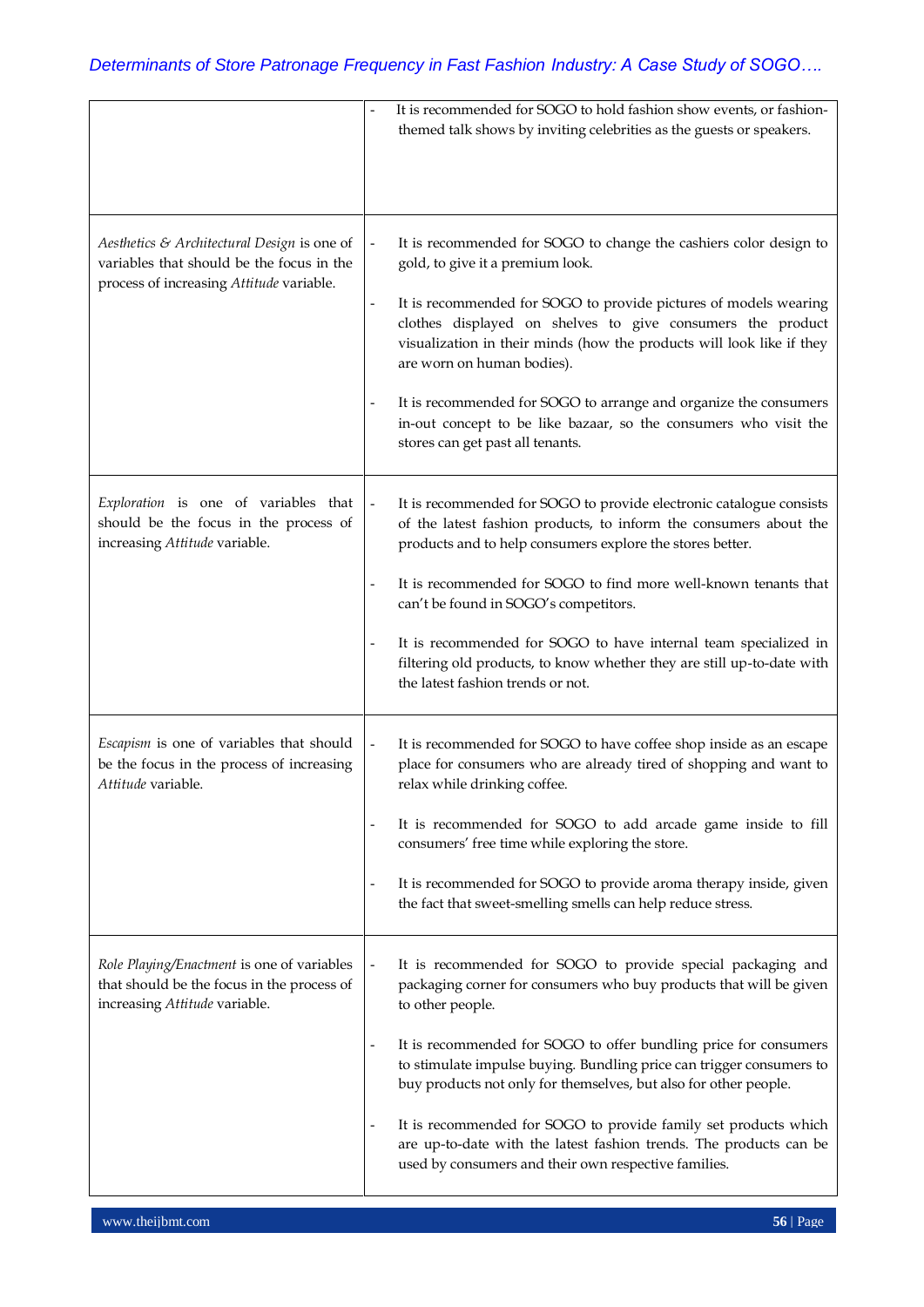| Tenant Mix is one of variables that<br>should be the focus in the process of<br>increasing Attitude variable.        |                          | It is recommended for SOGO to be more selective regarding which<br>tenants are suitable with company image.                                                                                                                                                                                           |
|----------------------------------------------------------------------------------------------------------------------|--------------------------|-------------------------------------------------------------------------------------------------------------------------------------------------------------------------------------------------------------------------------------------------------------------------------------------------------|
|                                                                                                                      |                          | It is recommended for SOGO to add more tenants that sell products<br>for plus size consumers.                                                                                                                                                                                                         |
|                                                                                                                      |                          | It is recommended for SOGO to maintain its exclusivity by only<br>accepting reputable tenants.                                                                                                                                                                                                        |
| Convenience is one of variables that<br>should be the focus in the process of<br>increasing Attitude variable.       |                          | It is recommended for SOGO to add more stores located near<br>settlements. But for the time being, there are no mall locations other<br>than those that exist now, which fit the criteria of SOGO image.                                                                                              |
|                                                                                                                      |                          | It is recommended for SOGO to provide electronic map consists of<br>information about tenants inside of the store, that facilitates<br>consumers to find what to look for.                                                                                                                            |
|                                                                                                                      |                          | It is recommended for SOGO to improve their Standard Operating<br>Procedure (SOP), where it is advised for the securities to patrol<br>around the store, to increase consumers' feeling of security. SOGO is<br>also recommended to add more cctv cameras which can reach every<br>part of the store. |
|                                                                                                                      |                          | It is recommended for SOGO to penetrate into the electronics sector,<br>allowing consumers to also find electronic products in SOGO.                                                                                                                                                                  |
| Promotional Offer is one of variables that<br>should be the focus in the process of<br>increasing Attitude variable. | $\overline{\phantom{a}}$ | It is recommended for SOGO to collaborate with <i>cashless payment</i><br>companies such as OVO, Go-Pay, or Danaku as means of payment,<br>where consumers can get cashback via points.                                                                                                               |
|                                                                                                                      |                          | It is recommended for SOGO to give merchandises or souvenirs to<br>consumers when buying products at certain amount of total prices.                                                                                                                                                                  |
|                                                                                                                      |                          | It is recommended for SOGO to maintain the existing special price<br>system, in a form of direct price-cutting.                                                                                                                                                                                       |
| Flow is one of variables that should be<br>the focus in the process of increasing<br>Attitude variable.              | $\overline{\phantom{m}}$ | It is recommended for SOGO to provide additional facilities such as<br>small home theater that serve interesting movies, which makes<br>consumers losing track of time inside of SOGO stores.                                                                                                         |
|                                                                                                                      |                          | It is recommended for SOGO to do periodic decor renovation, since<br>decoration is one of the main factors that influence consumers' mood.                                                                                                                                                            |
|                                                                                                                      |                          | It is recommended for SOGO to do scripted disorientation, by<br>designing the layout appearances of products to distract consumers<br>that already have plan to buy something with other products,<br>resulting in consumers spending many hours in SOGO.                                             |

Based on the result, the main recommendation for the object of this study is that SOGO should add more upperclass tenants such as Lasenza, Victoria Secret, and Onitsuka Tiger which sell products for consumer who are already satisfied with SOGO's prices of product. The reason why this is being recommended is for SOGO's consumers, premium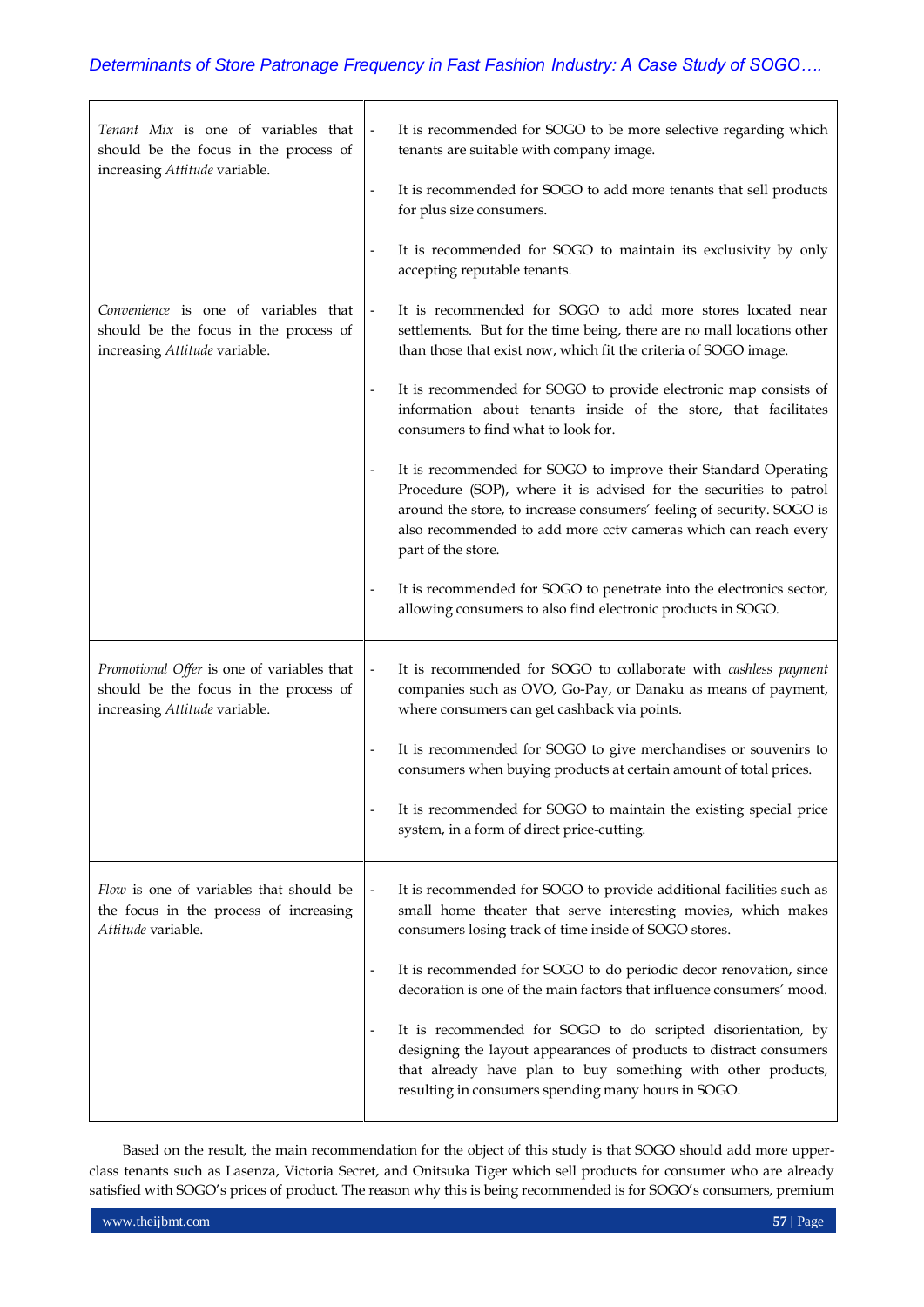prices are not significant issues in buying products. Hence, adding more premium tenants that sell high-end products can be done by SOGO to attract more consumers included in SOGO's target market.

#### **V.2 Recommendations**

Further researches can be done by considering these limitations as follows:

- 1. This research object is only limited to SOGO Department Store's consumers in Surabaya. Further research can be carried out using broader research objects, to get other results regarding factors that influence consumer's attitude and patronage frequency.
- 2. The result of this study can't be generalized for cases outside of this research object, which is SOGO Department Store.
- 3. Further research to complement the variables exist in this study needs to be done to further refine the understanding of the factors that influence consumer's attitude and patronage frequency.

### **REFERENCES**

- [1] Aaker, D. A. (1991). *Managing brand equity: Capitalizing on the value of a brand name*. New York: Free Press.
- [2] Ahmed, Z. U., Ghingold, M., & Dahari, Z. (2007). Malaysian shopping mall behaviour: an exploratory study. *Asia Pacific Journal of Marketing and Logistics,19(4), 331-348.*
- [3] Ajzen, I. (2001). Nature and operation of attitudes. *Annual Review of Psychology, 52, pp. 27–58.*
- [4] Aoki, M. (2016). *Department store closures mark end of an era*. Available at: [https://www.japantimes.co.jp/news/2016/09/28/business/kashiwa-sogo-closure-marks-end-era](https://www.japantimes.co.jp/news/2016/09/28/business/kashiwa-sogo-closure-marks-end-era-emporiums/#.XS5r8tMzZPM)[emporiums/#.XS5r8tMzZPM](https://www.japantimes.co.jp/news/2016/09/28/business/kashiwa-sogo-closure-marks-end-era-emporiums/#.XS5r8tMzZPM)
- [5] Barnardos. (2015). *Once worn, thrice shy – British women's wardrobe habits exposed!*. Available at: [http://www.barnardos.org.uk/news/press\\_releases.htm?ref=105244](http://www.barnardos.org.uk/news/press_releases.htm?ref=105244)
- [6] Baumeister, R. F. (1990). Suicide as escape from self. *Psychological Review, 97(1), 90–113.*
- [7] Bearden, B., Ingram, T., & Larfforge, B. (2004). *Marketing Principles and Perspective*. New York: Mcgraw Hill Companies.
- [8] Betancourt, R., & Gautschi, D. (1990). Demand complementarities, household production and retail assortments. *Marketing Science, 9(2), pp. 146–161.*
- [9] Bloch, P. H., Ridgway, N. M., & Dawson, S. A. (1994). The shopping mall as consumer habitat. *Journal of Retailing, 70(1) 23-42.*
- [10] Brassington F., & Pettitt, S. (2000). *Sales Promotion In: Principles of Marketing, 2nd ed*. Harlow: FT Prentice Hall.
- [11] Brown, L. G. (1990). Convenience in services marketing. *Journal of Service Marketing, 4, 53-59.*
- [12] Carù, A., & Cova, B. (2006). Expériences de consommation et marketing expérientiel. *Revue Française de Gestion, 32(162), pp. 99–115.*
- [13] Ceribeli, H. B., Tamashiro, H. R. D. S., & Merlo, E. M. (2017). Online Flow and E-Satisfaction in High Involvement Purchasing Process. *Revista de Administração e Contabilidade da Unisinos, 14(1):16-29.*
- [14] Cheng, Y. H., Chang, S. S., Chuang, S. C., & Yu, M. W. (2012). The impact of purchase quantity on the compromise effect: The balance heuristic*. Judgment and Decision Making, Vol. 7, No. 4, pp. 499–512*.
- [15] Cheung, K. (1997). *Design Guide for Interiors, 1st ed*. Omaha: US Army Corps of engineers.
- [16] CNBC Indonesia. (2019). *Peran Industri Fesyen Indonesia*. Available at: <https://www.cnbcindonesia.com/lifestyle/20190328122844-35-63413/peran-industri-fesyen-indonesia>
- [17] Congwen, D., Jiabin, Y., & Shuxian, J. (2010). The characteristics of web site and consumer online shopping conduct: an empirical study based on flow experience. *International Conference on Logistics Systems and Intelligent Management, 3:1774-1778.*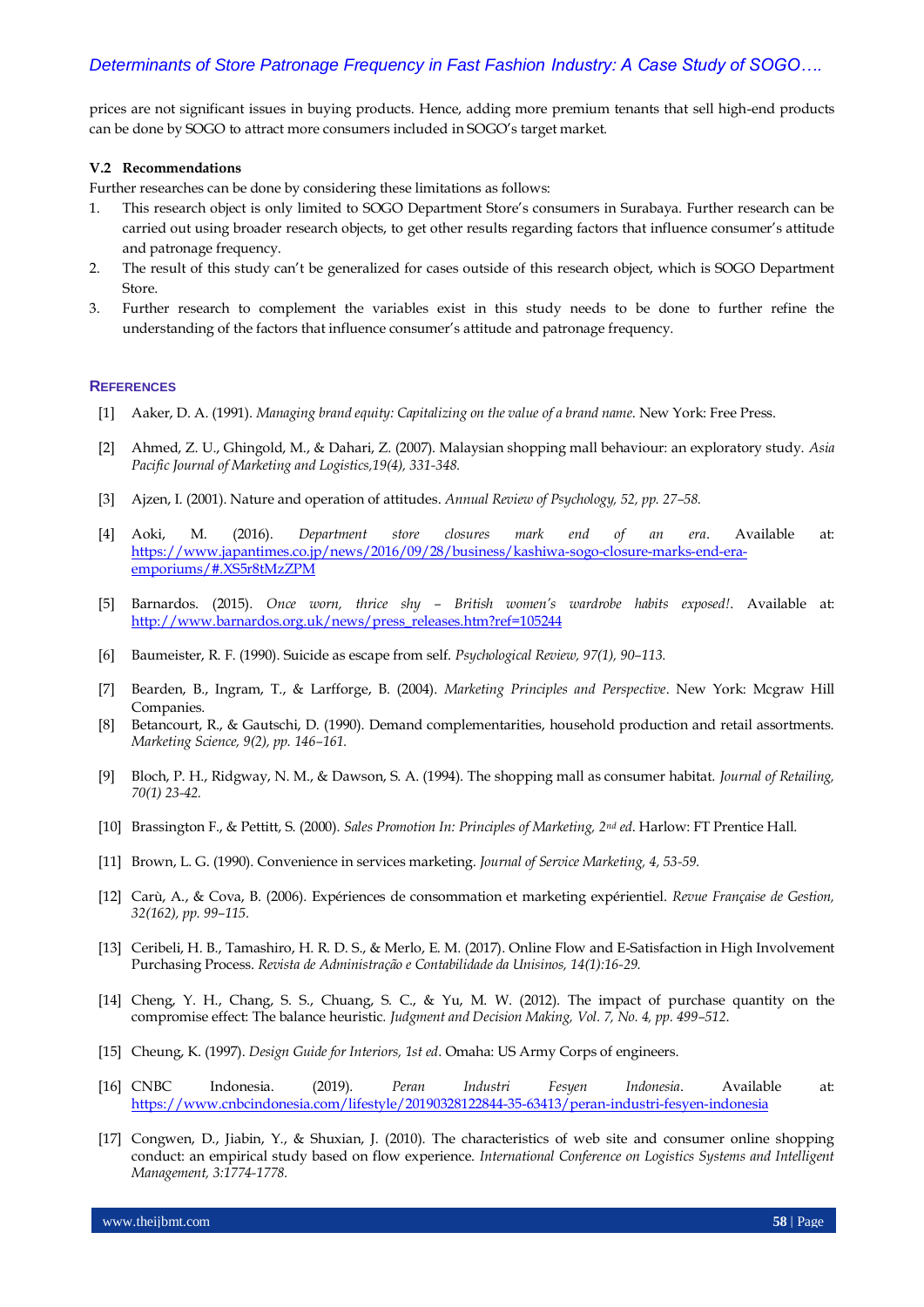- [18] Csikszentmihalyi, M. (1990). *Flow: Psychology of Optimal Experience*. New York: Harper & Row.
- [19] Dawson, J. A. (1983). *Shopping Centre Development*. New York: Longman.
- [20] East, R. (1997). *Consumer Behavior: Advances and Applications*. Marketing: London Prentice Hall.
- [21] El-Adly, M.I., & Eid, R. (2015). Measuring the perceived value of malls in a non-Western context: the case of the UAE. *International Journal of Retail & Distribution Management, Vol. 43 No. 9, pp. 849-869.*
- [22] Fishbein, M. A., & Ajzen, I. (1975). *Belief, attitude, intention and behaviour: an introduction to theory and research*. Addison-Wesley, Reading, MA.
- [23] Gilliland, N. (2019). *Four factors fuelling the growth of fast fashion retailers*. Available at: <https://econsultancy.com/four-factors-fuelling-the-growth-of-fast-fashion-retailers/>
- [24] Greenspan, J. (1987). Solving the tenant mix puzzle in your shopping centre. *Journal of Property Management, 53(4), 27–31.*
- [25] Grewal, D., Baker, J., Levy, M., & Voss, G. B. (2003). The effects of wait expectations and store atmosphere evaluations on patronage intentions in service-intensive retail stores. *Journal of Retailing, Vol. 79 No. 4, pp. 259-268*.
- [26] Hair Jr., J. F., Anderson, R. E., Tatham, R. L., & Black, W. C. (1998). *Multivariate Data Analysis, 5th ed*. Upper Saddle River, NJ: Prentice Hall.
- [27] Hellier, P. K., Geursen, G. M., Carr, R. A., & Rickard, J. A. (2003). Customer repurchase intention, a general structural equation model. *European Journal of Marketing, 37(11/12), 1762–182*.
- [28] Hill, R. (1999). *Designs and Their Consequences: Architecture and Aesthetics*. New Haven: Yale University Press.
- [29] Huizinga, J. (1955). *Homo ludens: A Study of the Play Element in Culture*. Boston, MA: The Beacon Press.
- [30] Idoko, E. C., Nkamnebe, D. A., & Okoye, V. I. (2017). Predictors and Characterisation of Mall Shoppers in a Typical Sub-Saharan African Context: Evidence from Nigeria. *Indian Journal of Commerce & Management Studies, Vol. 3, Issue 1, pp. 1-15.*
- [31] Idoko, E. C., Ukenna, S. I., & Obeta, C. E. (2019). Determinants of shopping mall patronage frequency in a developing economy: Evidence from Nigerian mall shoppers. *Journal of Retailing and Consumer Services 48, 186– 201*.
- [32] Jacoby, J., & Olson, J. C. (1977). Consumer Response to Price: An Attitudinal, Information Processing Perspective. *In Moving Ahead with Attitude Research. Eds. Yoram Wind and Marshall Greenberg. Chicago: American Marketing Association, 73-86.*
- [33] Jenkins, R. (2004), *Social Identity, 2nd ed*. London: Routledge.
- [34] Kahn, B. E., Kalwani, M. U., & Morrison, d. G. (1986). Measuring Variety-Seeking and Reinforcement Behaviors Using Panel Data. *Journal of Marketing Research, pp. 89-100*.
- [35] Kahn, B. K., Strong, D. M., & Wang, R. Y. (2002). Information Quality Benchmarks: Product and Service Performance. *Communications of the ACM, 45(4).*
- [36] Kim, H., & Karpova, E. (2010). Consumer attitudes toward fashion counterfeits: application of the theory of planned behaviour. *Clothing and Textiles Research Journal, Vol. 28 No. 2, pp. 79-94.*
- [37] Kirkup, M., & Rafiq, M. (1994). Managing tenant mix in new shopping centers. *International Journal of Retail and Distribution Management, 22(6), 29–37.*
- [38] Kontan.co.id. (2019). *Pada ulang tahun ke-29, Sogo Department Store sudah punya 18 gerai*. Available at: <https://industri.kontan.co.id/news/pada-ulang-tahun-ke-29-sogo-department-store-sudah-punya-18-gerai>
- [39] Kotler, P. (2000). *Marketing Management*. Englewood Cliffs, NJ: Prentice Hall.
- [40] Kotler, P., & Armstrong, G. (2018). *Principles of Marketing, 17th ed*. Upper Saddle River: Pearson.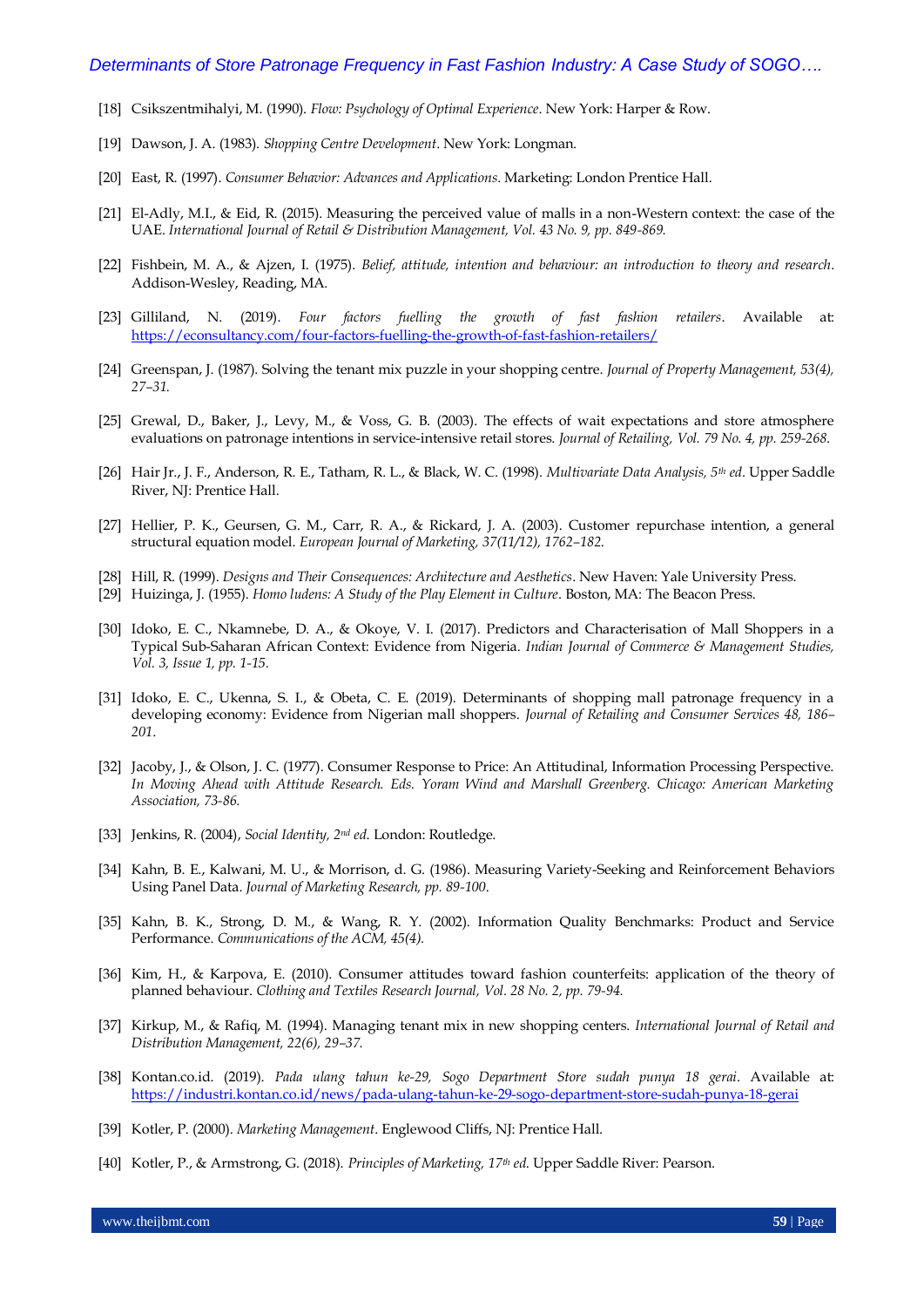- [41] Kotler, P., & Keller, K. L. (2012). *Marketing Management, 14th ed*. Upper Saddle River: Pearson Education, Inc.
- [42] Kotler, P., & Keller, K. L. (2016). *A framework for marketing management, 6th ed*. England: Pearson Education Limited.
- [43] Legohérel, P., Daucé, B., & Hsu, C. H. C. (2016). Divergence in Variety Seeking: An Exploratory Study among International Travelers. *Travel and Tourism Research Association: Advancing Tourism Research Globally. 5*.
- [44] Linden, A. R. (2016). *An analysis of the fast fashion industry*. Senior Projects Fall 2016.
- [45] MAP Mitra Adiperkasa. *Welcome to Mitra Adiperkasa*. Available at[: https://www.map.co.id/](https://www.map.co.id/)
- [46] Mathwick, C. & Rigdon, E. (2004). Play, Flow, and The Online Search Experience. *Journal of Consumer Research, Vol. 31 No. 2, pp. 324-332.*
- [47] Medine, L. (2018). *I Asked a Bunch of Industry People: What's the Point of Fashion?.* Available at: <https://www.manrepeller.com/2018/02/meaning-of-fashion.html>
- [48] Millan, E.S. & Howard, E., (2007). Shopping for pleasure? Shopping experiences for Hungarian consumers. *International Journal of Retail and Distribution Management, 35(6), 474-487.*
- [49] Montgomery, J. (1998). Toward a role theoretic concept of embeddedness. *American Journal of Sociology, pp. 92–125.*
- [50] Muthu, S. S. (2019). *Fast Fashion, Fashion Brands and Sustainable Consumption*. Springer Nature Singapore Pte Ltd, 2019.
- [51] Nature Climate Change. (2018). *The price of fast fashion*. Nature Climate Change, vol. 8(1). Available at: <https://www.nature.com/articles/s41558-017-0058-9>
- [52] Olanusi, J. A., Akingbohungbe, D. O., & Adamu, M. (2015). Architecture as Stimulus for Growth and Economic Development in Nigeria. *Global Journal of Science Frontier Research, Vol. 15, Issue 2, Ver. 1.*
- [53] Orendorff, A. (2019). *The State of the Ecommerce Fashion Industry: Statistics, Trends & Strategy*. Available at: <https://www.shopify.com/enterprise/ecommerce-fashion-industry>
- [54] Palumbo, M. (2018). The Impact of a Celebrity Endorsement Upon Consumer Choice of Fast-fashion Brands in the UK. *Bloomsbury Institute Working Paper Series, Nov-Dec 2018, pp. 7-19*.
- [55] Peter, J. P., & Olson, J. C. (2000). *Consumer behavior: Perilaku Konsumen Dan Strategi Pemasaran, Jilid 1, Edisi ke-4*. Jakarta: Erlangga.
- [56] Pride, W. M., & Ferrell, O. C. (1991). *Marketing: Concepts and Strategies, 7th ed*. Houghton Mifflin Company.
- [57] Rana, S. M. S., Osman, A., & Othman, Y. H. (2015). Factors Affecting Purchase Intention of Customers to Shop at Hypermarkets. *Mediterranean Journal of Social Sciences, Vol. 6, No. 3, pp. 429-434.*
- [58] Reimers, V. (2013). A consumer definition of store convenience (finally). *International Journal of Retail & Distribution Management, Vol. 42 Issue 4, pp. 315 – 333.*
- [59] Reimers, V., Clulow, V. (2009). How do consumers define retail centre convenience?. *Australasian Marketing Journal, 17 (4), pp. 125–134.*
- [60] Schaufeli, W. B., & Bakker, A. B. (2004). Job demands, job resources and their relationship with burnout and engagement: a multi-sample study. *Journal of Organizational Behavior, Vol. 25, pp. 293-315.*
- [61] Scheinkman, J. A. (2008). Social interactions. *The New Palgrave Dictionary of Economics, 2.*
- [62] Seiders, K., Berry, L. L., & Gresham, L. G. (2000), Attention, Retailers! How convenient is your Convenience Strategy?. *Sloan Management Review, 41(3), 79-89.*
- [63] SOGO. *About Us*. Available at[: http://sogo.co.id/about-us/](http://sogo.co.id/about-us/)
- [64] Sternquist, B. (2007). *International Retailing, 2nd ed*. New York: Fairchild.

www.theijbmt.com **60** | Page